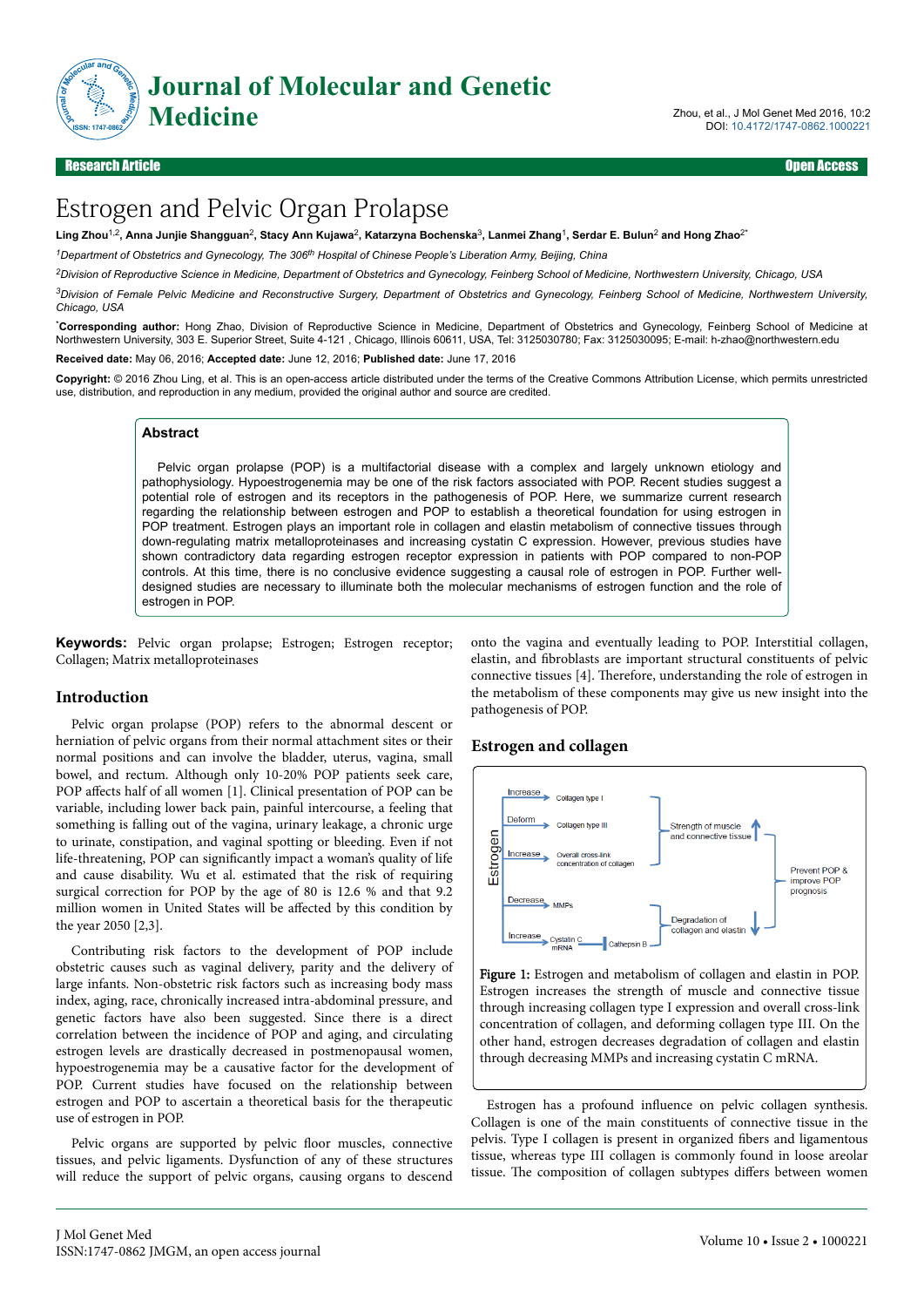with POP and controls. In general, expression of type III collagen, which provides weaker structural support than type I collagen, is higher in the ligaments of prolapsed uteri in comparison with ligaments of normal uteri, leading to decreased strength in the pelvic supportive ligaments [5]. Estrogen can increase type I collagen expression and deform type III collagen in fibroblasts, leading to increased muscular strength [6]. Muscle strength can also be improved by enhancing type I collagen expression in pelvic organ tissues [6]. Additionally, estrogen can also increase overall collagen cross-linking and replace aged collagen with new tissue, leading to increased tissue strength (Figure 1) [7].

Matrix collagen in connective tissue is generally degraded by matrix metalloproteinases (MMPs), which are a family of zinc-dependent endopeptidases [8-11]. MMP-1 and MMP-9 both cleave denatured collagen chains. MMP-2 can act on both intact and denatured collagens. Cathepsin B cleaves the cross-link sites of collagen during the first step of collagen degradation [12]. MMP-13 degrades fibrillar collagens and activates other MMPs to initiate degradation pathways (Figure 2) [13].



Figure 2: Degradation of collagen in POP. Matrix metalloproteinases (MMPs) degrade collagen in POP connective tissue. Increased MMPs can increase the degradation of collagen, thus decreasing the mechanical strength of tissues and leading to development of POP.

Estrogen can down-regulate MMP-9 and MMP-12 in the vaginal wall, leading to decreased collagen degradation [14]. Additionally, estrogen decreases MMP-13 proteolytic activity by activating MMP-13 fragmentation in the cell-associated ubiquitin-proteasome pathway, leading to an overall decrease in MMP-13 activity [15]. Estrogen has been shown to increase cystatin C, an inhibitor of the protease cathepsin, in fibroblasts and smooth muscle cells of the rhesus macaque vagina [16]. Нus, estrogen inhibits collagen degradation via down-regulation of MMPs (Figure 1).

### **Estrogen and elastin**

Elastin is also one of the main constituents of connective tissue in the pelvis. In contrast to the strength provided by collagen, elastin promotes tissue flexibility, extension, resilience, and recoil [4]. Connective tissue derived from the uterosacral ligament and vaginal wall of women with POP has been found to express lower levels of elastin [17,18].

Lysyl oxidase (LOX) is a copper-dependent amine oxidase. Нe synthesis of mature elastin fibers requires LOX-Like 1 (LOXL1). Нe expression of LOXL1 mRNA in POP compared to non-POP tissues is controversial. Some studies have shown that LOXL1 mRNA expression levels in POP tissues are higher than non-POP tissues [19,20], while other studies have demonstrated opposite results [21,22]. However, after treatment with estradiol (E2), the expression of LOX family genes increases in the vagina of mice. Нese results indicate that E2 treatment could increase expression of LOX genes and suggest that E2 may be used in interventions for POP in humans [23]. Overall, the specific mechanisms of LOXL1 in the development of POP are complex and remain unclear. Further studies are necessary to elucidate the role of LOXL1 in development of POP.

Neutrophil elastase (NE) and MMP are the most important proteases involved in the proteolytic degradation of elastin [24]. Elastolytic protease activities of NE, MMP-2, and MMP-9 are increased in uterosacral ligaments of women with POP [25]. Additionally, immature elastin, mature elastin, and the elastin-degrading enzyme MMP-9 are increased in vaginal wall tissues in women with POP as compared to controls [26]. Several studies have demonstrated that estrogen can down-regulate MMPs in the vaginal wall and possibly decrease elastin degradation, suggesting a role of estrogen in elastin metabolism (Figure 1).

### **Estrogen and fibroblasts**

Pelvic connective tissues consist of a small number of fibroblasts surrounded by an extracellular matrix (ECM). Fibroblasts remodel their surrounding matrix in response to mechanical and biochemical stimuli, which maintains the strength of the ECM. Fibroblasts derived from POP tissues respond differently to mechanical and biochemical stimuli as compared to fibroblasts from controls. Fibroblasts from POP tissues have lower contractile capacities and delayed mechanoresponses compared with non-POP site cells [27]. Furthermore, POP fibroblasts produce stiffer matrices than cells from non-prolapsed tissues. Therefore, prolapsed tissues have increased stiffness and decreased connective tissue strength, which may contribute to the development of POP [27,28].

Estrogen also affects the cytoskeleton and cell morphology of fibroblasts. Estrogen therapy can suppress excessive and abnormal remodeling of fibroblasts and their cytoskeletons, thereby improving the mechanical properties of connective tissues. Нus, estrogen may maintain the integrity and function of fibroblasts and connective tissues during mechanical stretching to prevent POP and improve POP prognosis [29].

### **Estrogen receptors**

Estrogen function is primarily mediated via specific intracellular estrogen receptors (ERs), which are members of a super-family of ligand-activated transcription factors expressed in target tissues [30]. Нere are two major ERs, ERα [31,32] and ERβ [33,34], and estrogen binds to both ERs with high affinity and specificity. The expression of ERα and ERβ is different in various target tissues. ERα is expressed at high levels in the uterus. In contrast, other estrogen target tissues such as the prostate [35], salivary glands [36], testis [37], ovary [38], vascular endothelium [39], smooth muscle [40], and immune system [41] have high expression of ERβ. Estrogen and ERα agonists induce

Page 2 of 6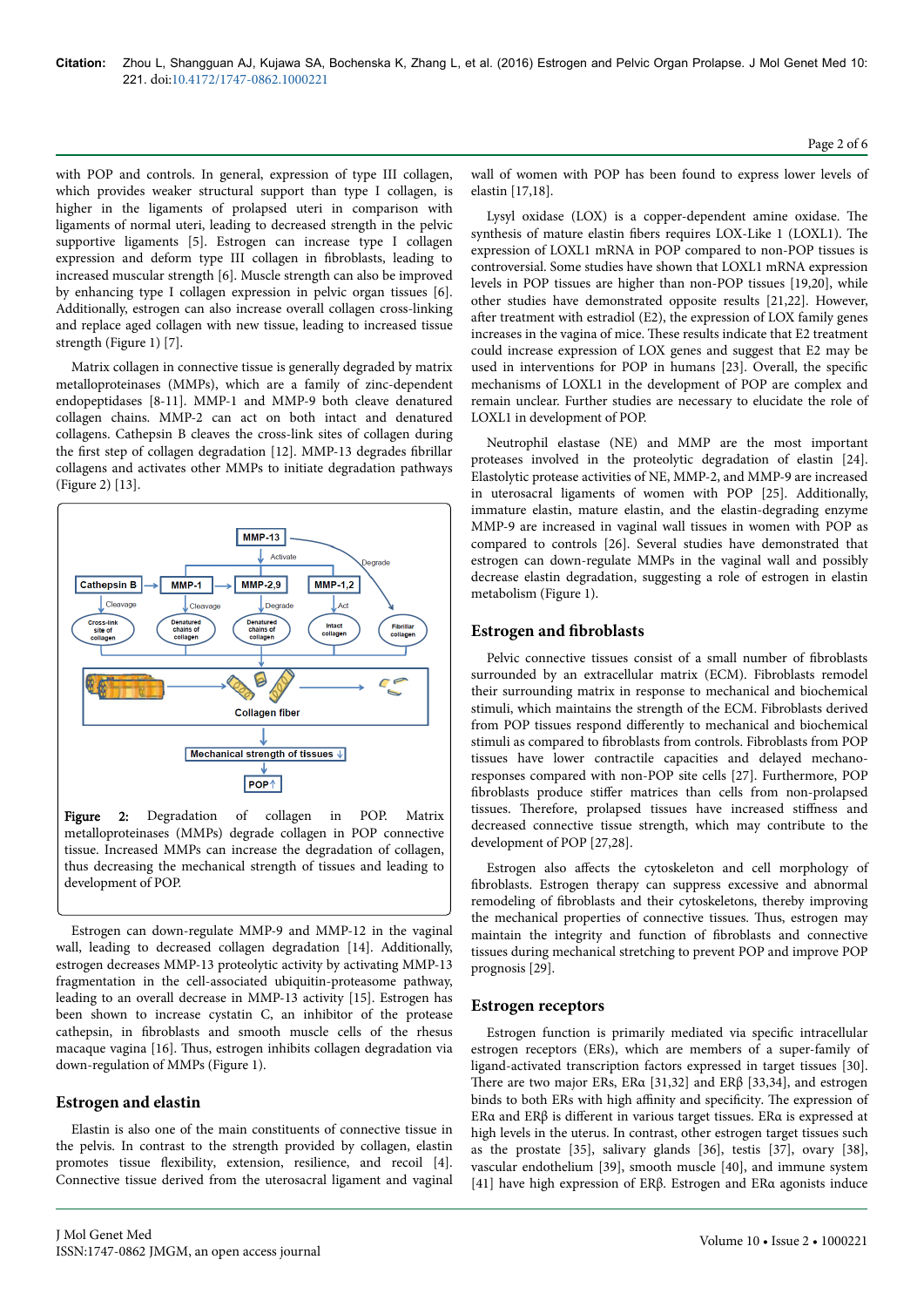increased collagen bundle thickening and fibronectin deposition in human skin [42]. ERβ is involved in elastin and collagen homeostasis either through transcriptional effects on elastin and collagen genes or through regulation of proteases involved in the degradation of these proteins [43]. Нe rapid non-genomic signaling pathways mediated by cell membrane-associated ERs have also been recognized. Various functions of ERα and ERβ require not only receptor-ligand binding, but also activation of downstream modulators of gene expression [44].

Estrogen induces polyphenic responses in target tissues through classic steroid receptor-mediated pathways and transactivation of Fos/Jun (AP1) mechanisms in women with POP. Нe specific receptor subtypes may mediate different functions of estrogen [45]. As previously mentioned, hypoestrogenemia is associated with POP, and estrogen plays an important role in collagen and elastin metabolism in connective tissues. However, ER expression levels in POP and non-POP tissues are controversial. The distribution and function of different ERs in the pelvic floor connective tissue are elaborated below.

Grigoriadis et al. demonstrated that the expressions of both ERα and ERβ are significantly reduced in the pubocervical fascia tissues of postmenopausal women diagnosed with POP as compared with non-POP controls [46]. Shi et al. found that levels of ERα protein are 2.2 fold lower in the cervical portion of uterosacral ligaments of POP patients compared with non-POP controls. Нis may be mediated by post-translational control of ERα expression via increased expression of miR-221 and miR-222 [47]. Consistent with this finding, Other studies also found that the expression of ERα is significantly lower in the uterosacral ligaments of the POP patient group compared to the non-POP control group (p<0.0001) [48,49]. Furthermore, data shows

that expression of ERβ is lower and expression of miR-92 is higher in uterosacral ligaments of POP patients compared to non-POP controls. Нis suggests that ERβ protein levels are lower secondary to increased miR-92 expression [50].

Contrary to the studies described above, other studies have shown opposite findings. Dietrich et al. found that mRNA levels of both ERα ( $p<0.001$ ) and ER $\beta$  ( $p=0.057$ ) are higher in uterosacral ligaments from women with POP compared to non-POP controls [51]. Moreover, Zbucka-Kretowska et al. divided women into four groups to further study ER expression in vaginal walls: premenopausal women with POP, premenopausal women without POP, postmenopausal women with POP, and postmenopausal women without POP. Higher ERα and lower ERβ expression are found in premenopausal women with POP compared to premenopausal women without POP. However, ERα and  $ER\beta$  expression did not differ between postmenopausal women with and without POP [52]. Another study further confirmed the majority of these findings, with the only difference being higher ERa expression in postmenopausal women with POP than in postmenopausal women without POP [45]. Elevated ERα expression has also been found in the cervix and levator ani. Нe levels of ERα in the cervix of women with POP are elevated compared to the women without POP [53]. The expression of ERα in the levator ani muscle stroma is also significantly higher in women with POP compared with age-matched asymptomatic controls [54].

Why are there conflicting results regarding ER expression in the pelvic connective tissues of women with POP? Differences in sample sizes, techniques, tissue types, menopausal status, and degree of POP may affect ER expression (Table 1) [45-58].

|                                            | Sample size            |                       | Menopausal<br>status | <b>Stage</b>  | <b>Techniques</b>  | <b>Tissues</b>                                           | <b>Results</b>                      |                                            |
|--------------------------------------------|------------------------|-----------------------|----------------------|---------------|--------------------|----------------------------------------------------------|-------------------------------------|--------------------------------------------|
|                                            | <b>POP</b>             | Control               | $ER\alpha$           |               |                    |                                                          | $ER\beta$                           |                                            |
| Grigoriadis C, et<br>al.2016               | 40                     | 40                    | Post                 | II and above  | <b>IHC</b>         | Pubocervical fascia                                      | Low                                 | Low                                        |
| Shi Z, et al. 2012                         | 40                     | 40                    | Post                 | II and above  | Immunoblotting IHC | Uterosacral<br>ligaments                                 | Low                                 |                                            |
| W.<br>Dietrich<br>al. 2012                 | $et$ 13                | 13                    | Pre & Post           | II and III    | RT-PCR             | Uterosacral<br>ligaments                                 | High                                | High                                       |
| Zbucka-<br>Kretowska M, et<br>al.2011      | $4$ (Pre)<br>12 (Post) | $5$ (Pre)<br>9 (Post) | Pre & Post           | uncertain     | RT-PCR             | Vaginal walls                                            | High                                | Low (Pre)<br><b>No</b><br>change<br>(Post) |
| Ibeanu OA, et al.<br>2010                  | 14                     | 28                    | uncertain            | uncertain     | <b>IHC</b>         | Cervix                                                   | High                                |                                            |
| Bai SW, et al.<br>2005                     | 20                     | 24                    | Post                 | III and IV    | Immunoblotting     | Uterosacral<br>ligaments                                 | Low                                 |                                            |
| Ewies AA, et al.<br>2004                   | 8 (Pre)<br>25 (Post)   | 15 (Pre)<br>10 (Post) | Pre & Post           | Ш             | <b>IHC</b>         | Cardinal ligaments                                       | High                                | Low (Pre)<br>No<br>change<br>(Post)        |
| JH.<br>et <sub>l</sub><br>Lang<br>al. 2003 | 7 (Pre)<br>18 (Post)   | 12 (Pre)<br>20 (Post) | Pre & Post           | I. II and III | <b>IHC</b>         | Cardinal<br>ligaments<br>and<br>uterosacral<br>ligaments | Low (Pre)<br>No<br>change<br>(Post) |                                            |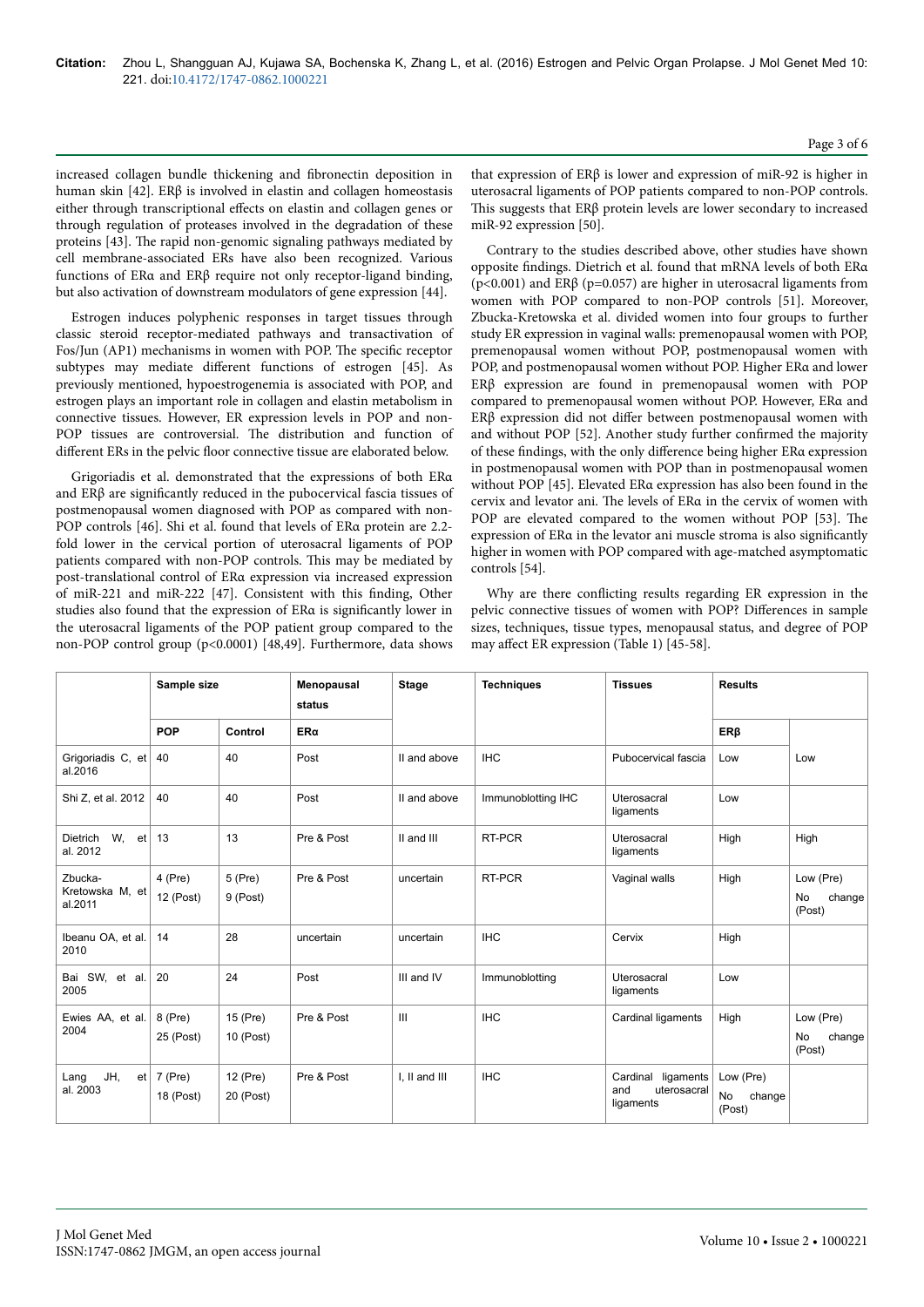| Copas<br>Р.<br>et l<br>al. 2001           | 45 | 10 | Pre & Post | uncertain    | <b>IHC</b>         | Levator ani muscle   High<br>and the overlying<br>fascia |  |     |  |  |
|-------------------------------------------|----|----|------------|--------------|--------------------|----------------------------------------------------------|--|-----|--|--|
| He K, et al. 2016   49                    |    | 25 | Pre & Post | II and above | Immunoblotting IHC | Uterosacral<br>ligaments                                 |  | Low |  |  |
| Pre: pre-menopause; Post: post-menopause. |    |    |            |              |                    |                                                          |  |     |  |  |

Table 1: Summary of the recent studies for evaluating ER expression on POP.

Sample size: Two major problems are present in the aforementioned studies: small sample size and unbalanced groups. For instance, three studies above contain less than 10 samples either in POP group or in control group [45,49,52]. Small sample sizes suggest that the study findings may not be representative of and generalizable to the overall patient population. Additionally, unbalanced subject groups limit authors' ability to accurately compare subjects and controls. As an example, one study compared 45 subjects with POP to only 10 control subjects [54].

Techniques: Immunohistochemistry (IHC), immunoblotting, and/or reverse transcription-polymerase chain reaction (RT-PCR) are three major techniques used in these studies. Two studies employed RT-PCR to qualitatively detect the expression of ER mRNA [51,52], while the other studies used IHC and/or immunoblotting to detect the distribution and localization of ER proteins [45-50,53,54]. Differences in mRNA and protein levels between these techniques do not always parallel each other. As a result, utilizing different techniques makes comparison of results between studies difficult.

Tissues: Diverse tissue types such as those discussed below, have distinct ER distribution patterns and functions. Similarly, the distribution pattern and function of ERs in pelvic floor connective tissues are different.

- Vaginal wall: ERα localizes to vaginal epithelial, stromal, and smooth muscle cells, whereas ERβ is expressed in vaginal epithelial and vascular smooth muscle cells. ERα mediates estrogen function in the vaginal epithelium such as epithelial proliferation, stratification, and cornification [55]. It has been reported that estrogen plays a role in vaginal vascular tissue through both genomic- and non-genomic-mediated mechanisms. ERβ, which is located in the vascular tissue, may mediate the genomic effects of estrogen on human vaginal blood vessels [56]. Fuermetz et al. demonstrated that ERα expression is increased and that  $ER\beta$  expression does not change after local estrogen administration [57].
- 2. Uterosacral ligament: Regardless of POP status, Dietrichet al. found that ERα is expressed in smooth muscle cells but not in endothelial cells of female uterosacral ligaments, whereas ERβ is located in endothelial cells but not in connective tissue [51].
- 3. Pelvic muscle: ER can be detected in the nuclei of connective tissue cells and striated muscle cells of the levator ani muscle [58].

In conclusion, the expression of ERs in the various tissue types affected by POP is diverse, leading to distinct responses to both locally produced estrogen and circulating estrogen levels.

Menopause status: After menopause, women experience a decrease in estrogen levels. Among these studies, only three studies compared the menopausal status between the study group and control group

[45,49,52]. In addition, ER expression is closely related to a subject's number of postmenopausal years [49]. Нe number of postmenopausal years should also be taken into account in future studies.

Degree of POP: Subjects in five studies were women with stage II or greater POP. Нe POP stage of study subjects in three studies is unknown [52-54]. In addition, the POP group of one study contained patients from every stage of POP [49]. We postulate that choosing advanced stages of POP may be more suitable for ER measurement because subtle differences in ER expression may not be detected by current technology in the early stages of the disease. It is important to note that POP stage classification in these studies was not standardized. It is plausible that ER expression may vary with different stages of POP, which could explain, in part, the controversy of ER expression in POP tissue.

### **Progesterone receptor and androgens**

Progesterone receptor (PR): Expression of PR, which has been defined as an estrogen-regulated gene, may also be different in tissues from women with POP. Multiple studies have shown distinctive changes in PR expression levels that parallel changes in ER levels in POP patients [45,46,48,57].

Androgens: Androgens (testosterone and androstenedione) are the precursor for estrogen biosynthesis. It has been established that pelvic floor muscles are sensitive to testosterone [59]. Therefore, androgens may play a role in the development of POP. Currently, there are only a few studies exploring the relationship between androgen, androgen receptor (AR), and POP development. One study showed that serum testosterone concentrations in subjects with POP are the same compared to control groups [60]. Moreover, no papers have been archived in PubMed describing the role of locally produced androgens in the development of POP. However, AR expression in the vaginal wall and cardinal ligament of POP patients has been shown to be significantly higher than in controls [45,60]. Hormone replacement therapy (estradiol and cyclic norethisterone) can decrease AR expression [45]. Due to limited information, further studies are needed to define the potential role of androgens in POP development.

## **Conclusion**

Estrogen has a profound influence on pelvic collagen metabolism, including synthesis and degradation. Estrogen also enhances the replacement of aging collagen by down-regulating MMPs and increases cystatin C in fibroblasts and smooth muscle cells of the vagina, leading to an overall increase in the concentration of collagen cross-links. Furthermore, estrogen affects the cytoskeleton and cell morphology of fibroblasts. Нe role of estrogen in pelvic floor connective tissues is unquestionable, but the role of its receptors is perplexing. At this time, estrogen receptor function remains unclear,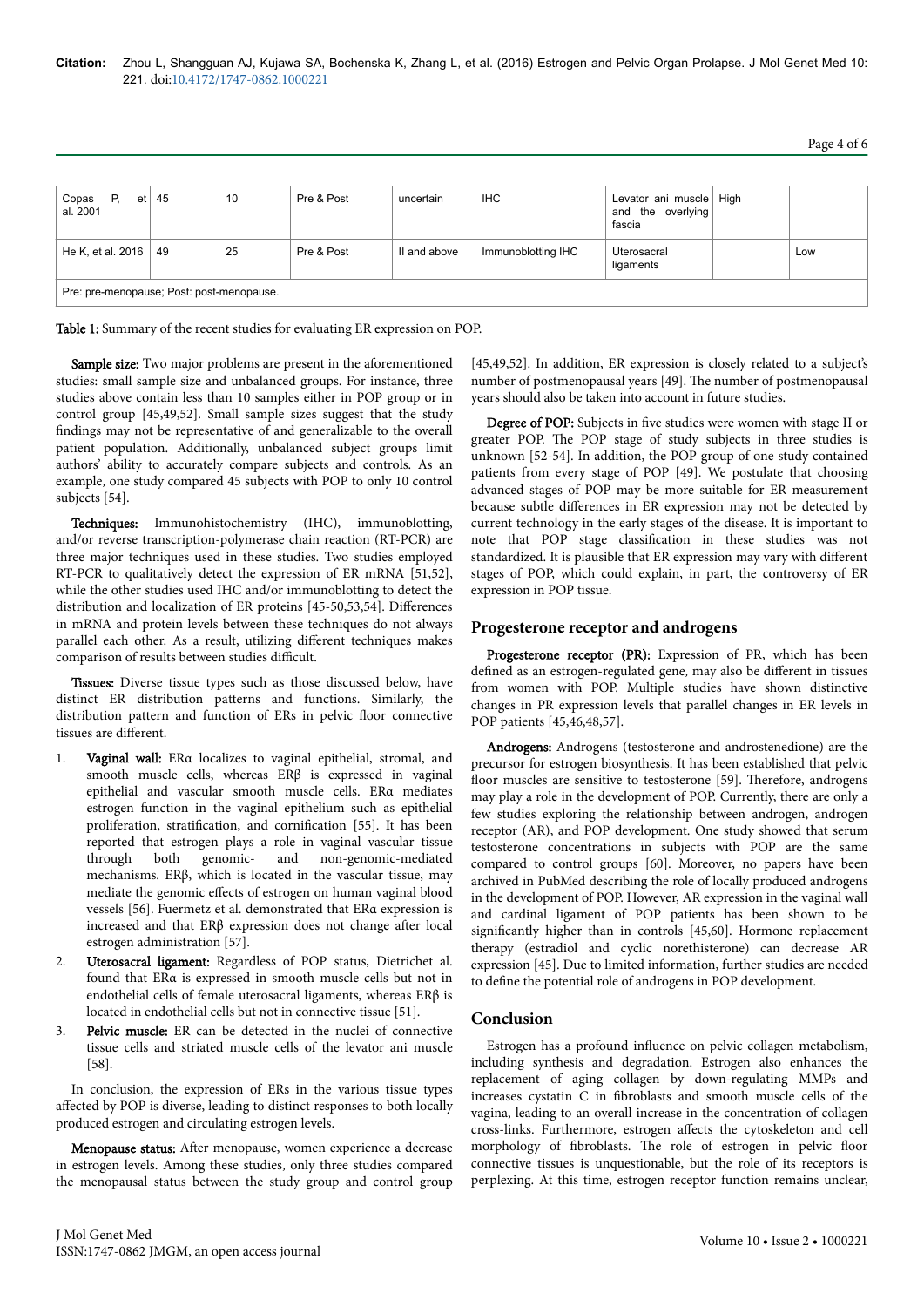and there is no conclusive evidence suggesting a causal role of estrogen in POP. In order to address this question, a well-designed clinical study should include a sufficient sample size, uniform POP classification standards, a comprehensive method to choose experimental groups, suitable techniques, and a wider selection of diverse tissue types to ensure more accurate results.

## **References**

- 1. [Barber MD, Maher C \(2013\) Epidemiology and outcome assessment of](http://www.ncbi.nlm.nih.gov/pubmed/24142054) [pelvic organ prolapse. Int Urogynecol J 24: 1783-1790.](http://www.ncbi.nlm.nih.gov/pubmed/24142054)
- 2. [Wu JM, Matthews CA, Conover MM, Pate V, Jonsson Funk M \(2014\)](http://www.ncbi.nlm.nih.gov/pubmed/24807341) [Lifetime risk of stress urinary incontinence or pelvic organ prolapse](http://www.ncbi.nlm.nih.gov/pubmed/24807341) [surgery. Obstet Gynecol 123: 1201-1206.](http://www.ncbi.nlm.nih.gov/pubmed/24807341)
- 3. [Wu JM, Hundley AF, Fulton RG, Myers ER \(2009\) Forecasting the](http://www.ncbi.nlm.nih.gov/pubmed/19935030) prevalence of pelvic floor [disorders in USA Women: 2010 to 2050. Obstet](http://www.ncbi.nlm.nih.gov/pubmed/19935030) [Gynecol 114: 1278-1283.](http://www.ncbi.nlm.nih.gov/pubmed/19935030)
- 4. [Liu X, Zhao Y, Pawlyk B, Damaser M, Li T \(2006\) Failure of elastic](http://www.ncbi.nlm.nih.gov/pubmed/16436666) fiber homeostasis leads to pelvic floor [disorders. Am J Pathol 168: 519-528.](http://www.ncbi.nlm.nih.gov/pubmed/16436666)
- 5. Ewies AA, Al-Azzawi F, Нompson [J \(2003\) Changes in extracellular](http://www.ncbi.nlm.nih.gov/pubmed/14507843) [matrix proteins in the cardinal ligaments of post-menopausal women](http://www.ncbi.nlm.nih.gov/pubmed/14507843) [with or without prolapse: a computerized immunohistomorphometric](http://www.ncbi.nlm.nih.gov/pubmed/14507843) [analysis. Hum Reprod 18: 2189-2195.](http://www.ncbi.nlm.nih.gov/pubmed/14507843)
- 6. [Clark AL, Slayden OD, Hettrich K, Brenner RM \(2005\) Estrogen](http://www.ncbi.nlm.nih.gov/pubmed/15902152) [increases collagen I and III mRNA expression in the pelvic support](http://www.ncbi.nlm.nih.gov/pubmed/15902152) [tissues of the rhesus macaque. Am J Obstet Gynecol 192: 1523-1529.](http://www.ncbi.nlm.nih.gov/pubmed/15902152)
- 7. [Jackson S, James M, Abrams P \(2002\)](http://www.ncbi.nlm.nih.gov/pubmed/11950190) The effect of oestradiol on vaginal [collagen metabolism in postmenopausal women with genuine stress](http://www.ncbi.nlm.nih.gov/pubmed/11950190) [incontinence. BJOG 109: 339-344.](http://www.ncbi.nlm.nih.gov/pubmed/11950190)
- 8. [Curran S, Murray GI \(1999\) Matrix metalloproteinases in tumour](http://www.ncbi.nlm.nih.gov/pubmed/10547590) [invasion and metastasis. J Pathol 189: 300-308.](http://www.ncbi.nlm.nih.gov/pubmed/10547590)
- 9. [Curran S, Murray GI \(2000\) Matrix metalloproteinases: molecular](http://www.ncbi.nlm.nih.gov/pubmed/10959048) [aspects of their roles in tumour invasion and metastasis. Eur J Cancer 36:](http://www.ncbi.nlm.nih.gov/pubmed/10959048) [1621-1630.](http://www.ncbi.nlm.nih.gov/pubmed/10959048)
- 10. [Murray GI \(2001\) Matrix metalloproteinases: a multifunctional group of](http://www.ncbi.nlm.nih.gov/pubmed/11592090) [molecules. J Pathol 195: 135-137.](http://www.ncbi.nlm.nih.gov/pubmed/11592090)
- 11. [Visse R, Nagase H \(2003\) Matrix metalloproteinases and tissue inhibitors](http://www.ncbi.nlm.nih.gov/pubmed/12730128) [of metalloproteinases: structure, function, and biochemistry. Circ Res 92:](http://www.ncbi.nlm.nih.gov/pubmed/12730128) [827-839.](http://www.ncbi.nlm.nih.gov/pubmed/12730128)
- 12. [Jackson SR, Eckford SD, Abrams P, Avery NC, Tarlton JF, et al. \(1996\)](http://www.sciencedirect.com/science/article/pii/S0140673696914890) [Changes in metabolism of collagen in genitourinary prolapse. Lancet 347:](http://www.sciencedirect.com/science/article/pii/S0140673696914890) [1658-1661.](http://www.sciencedirect.com/science/article/pii/S0140673696914890)
- 13. [Leeman MF, Curran S, Murray GI \(2002\)](http://www.ncbi.nlm.nih.gov/pubmed/12139441) Нe structure, regulation, and [function of human matrix metalloproteinase-13. Crit Rev Biochem Mol](http://www.ncbi.nlm.nih.gov/pubmed/12139441) [Biol 37: 149-166.](http://www.ncbi.nlm.nih.gov/pubmed/12139441)
- 14. [Rahn DD, Good MM, Roshanravan SM, Shi H,](http://www.ncbi.nlm.nih.gov/pubmed/24947034) Schaffer JI, et al. (2014) Effects [of preoperative local estrogen in postmenopausal women with](http://www.ncbi.nlm.nih.gov/pubmed/24947034) [prolapse: a randomized trial. J Clin Endocrinol Metab 99: 3728-3736.](http://www.ncbi.nlm.nih.gov/pubmed/24947034)
- 15. [Zong W, Meyn LA, Moalli PA \(2009\)](http://www.ncbi.nlm.nih.gov/pubmed/18987329) Нe amount and activity of active [matrix metalloproteinase 13 is suppressed by estradiol and progesterone](http://www.ncbi.nlm.nih.gov/pubmed/18987329) in human pelvic floor fibroblasts. [Biol Reprod 80 :367-374.](http://www.ncbi.nlm.nih.gov/pubmed/18987329)
- 16. [Slayden OD, Hettrich K, Carroll RS, Otto LN, Clark AL, et al. \(2004\)](http://www.ncbi.nlm.nih.gov/pubmed/14764809) [Estrogen enhances cystatin C expression in the macaque vagina. J Clin](http://www.ncbi.nlm.nih.gov/pubmed/14764809) [Endocrinol Metab 89: 883-891.](http://www.ncbi.nlm.nih.gov/pubmed/14764809)
- 17. [Yamamoto K, Yamamoto M, Akazawa K, Tajima S, Wakimoto H, et al.](http://www.ncbi.nlm.nih.gov/pubmed/9570896) [\(1997\) Decrease in elastin gene expression and protein synthesis in](http://www.ncbi.nlm.nih.gov/pubmed/9570896) fibroblasts [derived from cardinal ligaments of patients with prolapsus](http://www.ncbi.nlm.nih.gov/pubmed/9570896) [uteri. Cell Biol Int 21: 605-611.](http://www.ncbi.nlm.nih.gov/pubmed/9570896)
- 18. Goepel C (2008) Differential [elastin and tenascin immunolabeling in the](http://www.ncbi.nlm.nih.gov/pubmed/18155129) [uterosacral ligaments in postmenopausal women with and without pelvic](http://www.ncbi.nlm.nih.gov/pubmed/18155129) [organ prolapse. Acta Histochem 110: 204-209.](http://www.ncbi.nlm.nih.gov/pubmed/18155129)
- 19. [Kow N, Ridgeway B, Kuang M, Butler RS, Damaser MS \(2016\) Vaginal](http://www.ncbi.nlm.nih.gov/pubmed/26829347) [expression of LOXL1 in premenopausal and postmenopausal women](http://www.ncbi.nlm.nih.gov/pubmed/26829347) [with pelvic organ prolapse. Female Pelvic Med Reconstr Surg.](http://www.ncbi.nlm.nih.gov/pubmed/26829347)
- 20. [Jung HJ, Jeon MJ, Yim GW, Kim SK, Choi JR, et al. \(2009\) Changes in](http://www.ncbi.nlm.nih.gov/pubmed/19450918) expression of fibulin-5 [and lysyl oxidase-like 1 associated with pelvic](http://www.ncbi.nlm.nih.gov/pubmed/19450918) [organ prolapse. Eur J Obstet Gynecol Reprod Biol 145: 117-122.](http://www.ncbi.nlm.nih.gov/pubmed/19450918)
- Zhou Y, Ling O, [Bo L \(2013\) Expression and](http://www.ncbi.nlm.nih.gov/pubmed/23554790) significance of lysyl oxidaselike 1 and fibulin-5 [in the cardinal ligament tissue of patients with pelvic](http://www.ncbi.nlm.nih.gov/pubmed/23554790) floor [dysfunction. J Biomed Res 27: 23-28.](http://www.ncbi.nlm.nih.gov/pubmed/23554790)
- 22. [Zhao BH, Zhou JH \(2012\) Decreased expression of elastin,](http://www.ncbi.nlm.nih.gov/pubmed/22487196) fibulin-5 and [lysyl oxidase-like 1 in the uterosacral ligaments of postmenopausal](http://www.ncbi.nlm.nih.gov/pubmed/22487196) [women with pelvic organ prolapse. J Obstet Gynaecol Res 38: 925-931.](http://www.ncbi.nlm.nih.gov/pubmed/22487196)
- 23. [Zong W, Jiang Y, Zhao J, Zhang J,Gao JG \(2015\) Estradiol plays a role in](http://www.ncbi.nlm.nih.gov/pubmed/26465133) [regulating the expression of lysyl oxidase family genes in mouse](http://www.ncbi.nlm.nih.gov/pubmed/26465133) [urogenital tissues and human Ishikawa cells. J Zhejiang Univ Sci B 16:](http://www.ncbi.nlm.nih.gov/pubmed/26465133) [857-864.](http://www.ncbi.nlm.nih.gov/pubmed/26465133)
- 24. [Abe H, Okajima K, Okabe H, Takatsuki K,](http://www.ncbi.nlm.nih.gov/pubmed/8201266) Binder BR (1994) Granulocyte and hydrogen peroxide [thrombomodulin of endothelial cells](http://www.ncbi.nlm.nih.gov/pubmed/8201266) in vitro. J Lab Clin Med 123: [874-881.](http://www.ncbi.nlm.nih.gov/pubmed/8201266)
- 25. [Moon YJ, Choi JR, Jeon MJ, Kim SK, Bai SW \(2011\) Alteration of elastin](http://www.ncbi.nlm.nih.gov/pubmed/21420126) [metabolism in women with pelvic organ prolapse. J Urol 185: 1786-1792.](http://www.ncbi.nlm.nih.gov/pubmed/21420126)
- 26. [Zong W, Stein SE, Starcher B, Meyn LA, Moalli PA \(2010\) Alteration of](http://www.ncbi.nlm.nih.gov/pubmed/20410768) [vaginal elastin metabolism in women with pelvic organ prolapse. Obstet](http://www.ncbi.nlm.nih.gov/pubmed/20410768) [Gynecol 115: 953-961.](http://www.ncbi.nlm.nih.gov/pubmed/20410768)
- 27. [Ruiz-Zapata AM, Kerkhof MH, Zandieh-Doulabi B, Brolmann HA, Smit](http://www.ncbi.nlm.nih.gov/pubmed/25189765) [TH, et al. \(2014\) Functional characteristics of vaginal](http://www.ncbi.nlm.nih.gov/pubmed/25189765) fibroblastic cells [from premenopausal women with pelvic organ prolapse. Mol Hum](http://www.ncbi.nlm.nih.gov/pubmed/25189765) [Reprod 20: 1135-1143.](http://www.ncbi.nlm.nih.gov/pubmed/25189765)
- 28. [Ruiz-Zapata AM, Kerkhof MH, Ghazanfari S, Zandieh-Doulabi B, Stoop](http://www.nature.com/articles/srep22971) R, et al. (2016) Vaginal fibroblastic [cells from women with pelvic organ](http://www.nature.com/articles/srep22971) [prolapse produce matrices with increased](http://www.nature.com/articles/srep22971) stiffness and collagen content. [Sci Rep 6: 22971.](http://www.nature.com/articles/srep22971)
- 29. [Wang S, Zhang Z, Lu D, Xu Q \(2015\)](http://www.mdpi.com/1422-0067/16/5/9406) Effects of mechanical stretching on [the morphology and cytoskeleton of vaginal](http://www.mdpi.com/1422-0067/16/5/9406) fibroblasts from women with [pelvic organ prolapse. Int J Mol Sci 16: 9406-9419.](http://www.mdpi.com/1422-0067/16/5/9406)
- 30. Sarff [M, Gorski J \(1971\) Control of estrogen binding protein](http://www.ncbi.nlm.nih.gov/pubmed/5557801) [concentration under basal conditions and](http://www.ncbi.nlm.nih.gov/pubmed/5557801) after estrogen administration. [Biochemistry 10: 2557-2563.](http://www.ncbi.nlm.nih.gov/pubmed/5557801)
- 31. [Green S, Walter P, Kumar V, Krust A, Bornert JM, et al. \(1986\) Human](http://www.ncbi.nlm.nih.gov/pubmed/3754034) [oestrogen receptor cDNA: sequence, expression and homology to verb-A.](http://www.ncbi.nlm.nih.gov/pubmed/3754034) [Nature 320: 134-139.](http://www.ncbi.nlm.nih.gov/pubmed/3754034)
- 32. Greene GL, Gilna P, Waterfield [M, Baker A, Hort Y, et al. \(1986\) Sequence](http://www.ncbi.nlm.nih.gov/pubmed/3753802) [and expression of human estrogen receptor complementary DNA.](http://www.ncbi.nlm.nih.gov/pubmed/3753802) [Science 231: 1150-1154.](http://www.ncbi.nlm.nih.gov/pubmed/3753802)
- 33. [Kuiper GG, Enmark E, Pelto-Huikko M, Nilsson S, Gustafsson JA \(1996\)](http://www.ncbi.nlm.nih.gov/pmc/articles/PMC39164/) [Cloning of a novel receptor expressed in rat prostate and ovary. Proc Natl](http://www.ncbi.nlm.nih.gov/pmc/articles/PMC39164/) [Acad Sci USA 93: 5925-5930.](http://www.ncbi.nlm.nih.gov/pmc/articles/PMC39164/)
- 34. [Mosselman S, Polman J, Dijkema R \(1996\) ER beta:](http://www.ncbi.nlm.nih.gov/pubmed/8769313) identification and [characterization of a novel human estrogen receptor. FEBS Lett 392:](http://www.ncbi.nlm.nih.gov/pubmed/8769313) [49-53.](http://www.ncbi.nlm.nih.gov/pubmed/8769313)
- 35. [Weihua Z, Makela S, Andersson LC, Salmi S, Saji S, et al. \(2001\) A role for](http://www.ncbi.nlm.nih.gov/pubmed/11371645) [estrogen receptor beta in the regulation of growth of the ventral prostate.](http://www.ncbi.nlm.nih.gov/pubmed/11371645) [Proc Natl Acad Sci USA 98: 6330-6335.](http://www.ncbi.nlm.nih.gov/pubmed/11371645)
- 36. [Valimaa H, Savolainen S, Soukka T, Silvoniemi P, Makela S, et al. \(2004\)](http://www.ncbi.nlm.nih.gov/pubmed/14709144) [Estrogen receptor-beta is the predominant estrogen receptor subtype in](http://www.ncbi.nlm.nih.gov/pubmed/14709144) [human oral epithelium and salivary glands. J Endocrinol 180: 55-62.](http://www.ncbi.nlm.nih.gov/pubmed/14709144)
- 37. [Makinen S, Makela S, Weihua Z, Warner M, Rosenlund B, et al. \(2001\)](http://www.ncbi.nlm.nih.gov/pubmed/11385105) [Localization of oestrogen receptors alpha and beta in human testis. Mol](http://www.ncbi.nlm.nih.gov/pubmed/11385105) [Hum Reprod 7: 497-503.](http://www.ncbi.nlm.nih.gov/pubmed/11385105)
- 38. [Cheng G, Weihua Z, Makinen S, Makela S, Saji S, et al. \(2002\) A role for](http://www.ncbi.nlm.nih.gov/pubmed/11751267) [the androgen receptor in follicular atresia of estrogen receptor beta](http://www.ncbi.nlm.nih.gov/pubmed/11751267) [knockout mouse ovary. Biol Reprod 66: 77-84.](http://www.ncbi.nlm.nih.gov/pubmed/11751267)
- 39. [Lindner V, Kim SK, Karas RH, Kuiper GG, Gustafsson JA, et al. \(1998\)](http://www.ncbi.nlm.nih.gov/pubmed/9686763) [Increased expression of estrogen receptor-beta mRNA in male blood](http://www.ncbi.nlm.nih.gov/pubmed/9686763) vessels after [vascular injury. Circ Res 83: 224-229.](http://www.ncbi.nlm.nih.gov/pubmed/9686763)
- 40. [Barchiesi F, Jackson EK, Imthurn B, Fingerle J, Gillespie DG, et al. \(2004\)](http://www.ncbi.nlm.nih.gov/pubmed/15126566) Differential [regulation of estrogen receptor subtypes alpha and beta in](http://www.ncbi.nlm.nih.gov/pubmed/15126566)